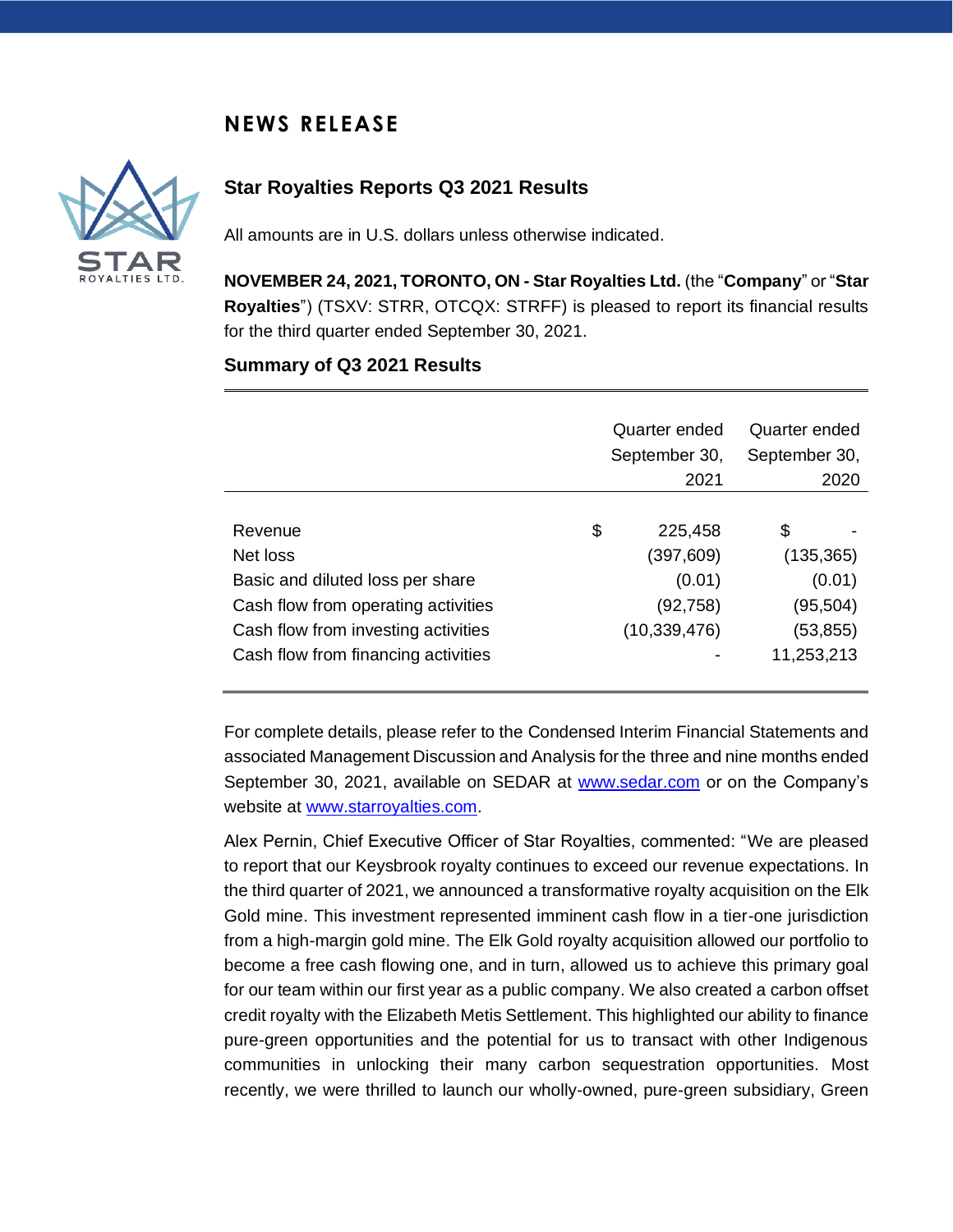Star Royalties. This will allow us to accelerate our green royalty business and to capitalize on our strong relationships, first-mover advantage, and the several opportunities currently in our green pipeline."

## **Significant Portfolio Updates**

### Copperstone Gold Project

On August 25, 2021, Sabre Gold Mines Corp. ("**Sabre Gold**") (TSX: SGLD, OTCQB: SGLDF) (formerly Arizona Gold Corp.) announced that shareholders of both Arizona Gold Corp. and Golden Predator Mining Corp. ("**Golden Predator**") (TSXV: GPY, OTCQX: NTGSF) overwhelmingly approved all matters voted on at special meetings of their respective shareholders, including shareholders of Golden Predator approving the proposed merger of Golden Predator and Arizona Gold to form Sabre Gold. The British Columbia Supreme Court issued the final order approving the merger on August 31, 2021. On September 2, 2021, the merger was completed, and Sabre Gold's common shares commenced trading on the Toronto Stock Exchange with the new trading symbol "SGLD" at the opening of trading on September 8, 2021.

On September 21, 2021, Sabre Gold announced updated mineral resources at Copperstone. These highlights included:

- 23% increase in gold ounces in all categories.
- 53% increase in Measured Resources to 196,000 gold ounces in 806,000 tonnes at 7.6 g/t.
- 45% increase in Inferred Resources to 212,000 gold ounces in 1,124,000 tonnes at 5.9 g/t.
- Underground mapping and sampling confirmed that the mineralized domains occur where previously modelled while drilling continued to demonstrate continuity in mineralization within mineralized domains and delimited some domain edges where step-out holes were drilled.
- Capping of very high-grade intercepts were distinct for each mineralized domain and based on conservative detailed statistical analysis which will provide potential further resource upside.

An updated National Instrument 43-101 – Standards of Disclosure for Mineral Projects Technical Report titled "Updated Mineral Resource Estimate for the Copperstone Project, La Paz County, Arizona, USA" was filed in October 2021, supporting the above noted results.

On October 13, 2021, Sabre Gold provided an update on the pre-construction and engineering activities at Copperstone where production is expected to commence in mid-2022: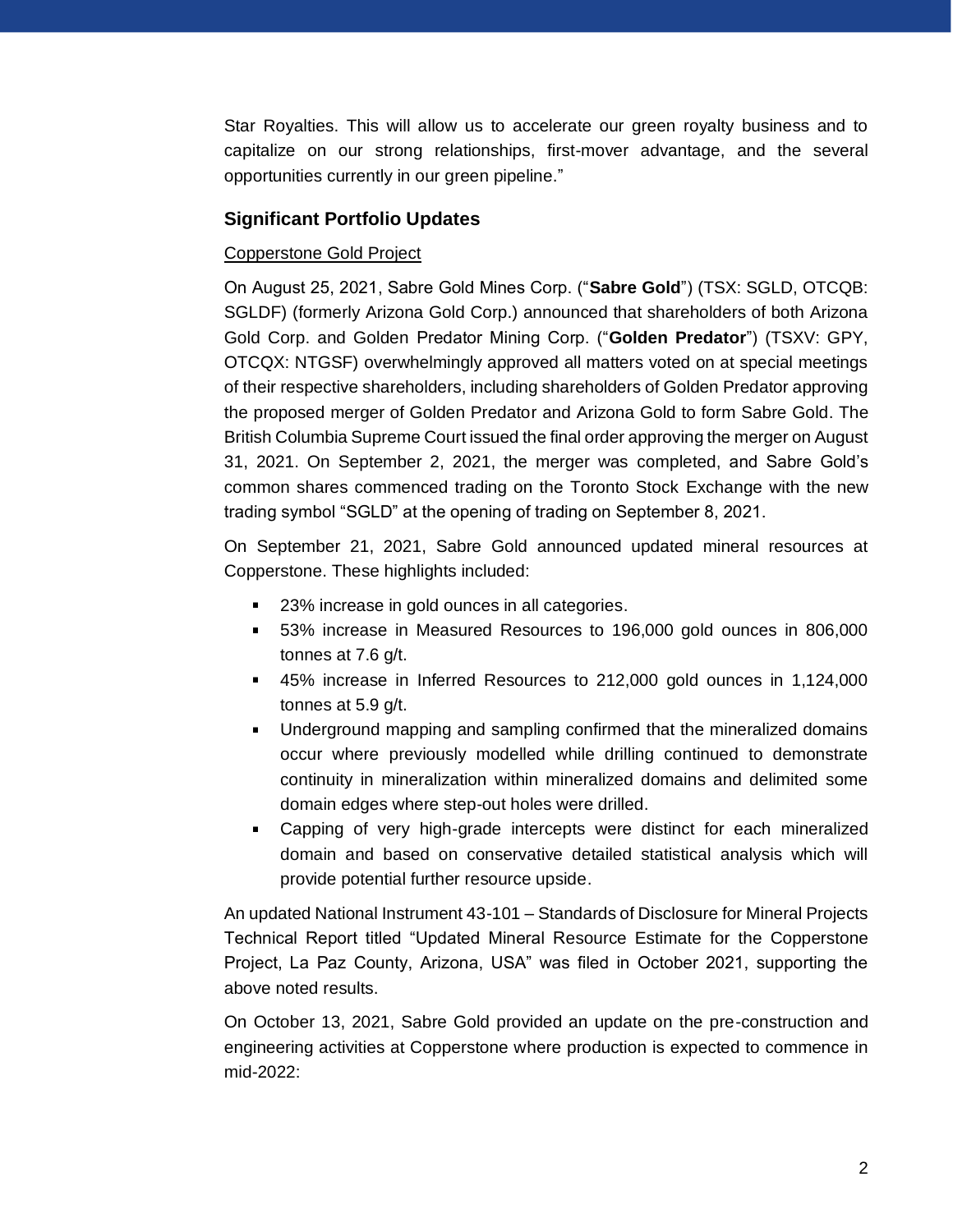- **Mine Engineering:** Sabre Gold engaged Mine Development Associates of Reno, Nevada to prepare final mine designs and production scheduling. The purpose of this work was to optimize ore sequencing and haulage profiles associated with the new resource model. A full estimation of mining costs and initial capital costs will be completed as well. Underground electrical power needs and infrastructure requirements were completed and incorporated into the overall project schedule.
- **Mine Operations:** Sabre Gold completed most of the necessary rehabilitation in the first quarter of 2021. Additional pre-production rehabilitation was scheduled for the fourth quarter of 2021 in preparation for the final definition drilling in October and subsequent full mine production in 2022. Several mining contractors had been engaged in a formal tender process in preparation for mine development quotes. A comprehensive list of pre-qualified contractors had been developed and RFQ's were scheduled to be extended by late October, with final selection in November.
- **Mineral Processing:** The original flotation circuit has been dismantled and removed to make room for the construction of the new whole ore leach ("**WOL**") facility. A complete evaluation of the existing infrastructure was performed and included in the project scope.

Detailed engineering of the modifications to the existing mill and expansion of the new WOL facility had been brought to 60% completion by Hanlon Engineering and included initial plant layout, tank and thickener sizing, and a revised capital estimate. Final detailed engineering and plant layout was pending final metallurgical testing derived from the final mine plan.

Long-lead items such as the ball mill feed chute, ball mill liners and a replacement cone crusher had been ordered by Sabre Gold. The Merrill Crowe unit and other WOL plant equipment were ordered in October and will be available for construction later this year and early next year.

### **Elk Gold Project**

On September 28, 2021, the Company executed a definitive royalty purchase agreement with Almadex Minerals Ltd. ("**Almadex**") (TSXV: DEX) to acquire an existing 2% net smelter return royalty on the Elk Gold Mine ("**Elk Gold**") located in British Columbia, Canada and owned and operated by Gold Mountain Mining Corp. ("**Gold Mountain**") (TSXV: GMTN, OTCQB: GMTNF, FRA: 5XFA) for total consideration of \$10 million in cash, 1,659,304 common shares valued at \$574,249 (C\$730,094) and 829,652 common share purchase warrants valued at \$57,659 (C\$73,307). Each common share purchase warrant will be exercisable at C\$0.70 until September 29, 2023.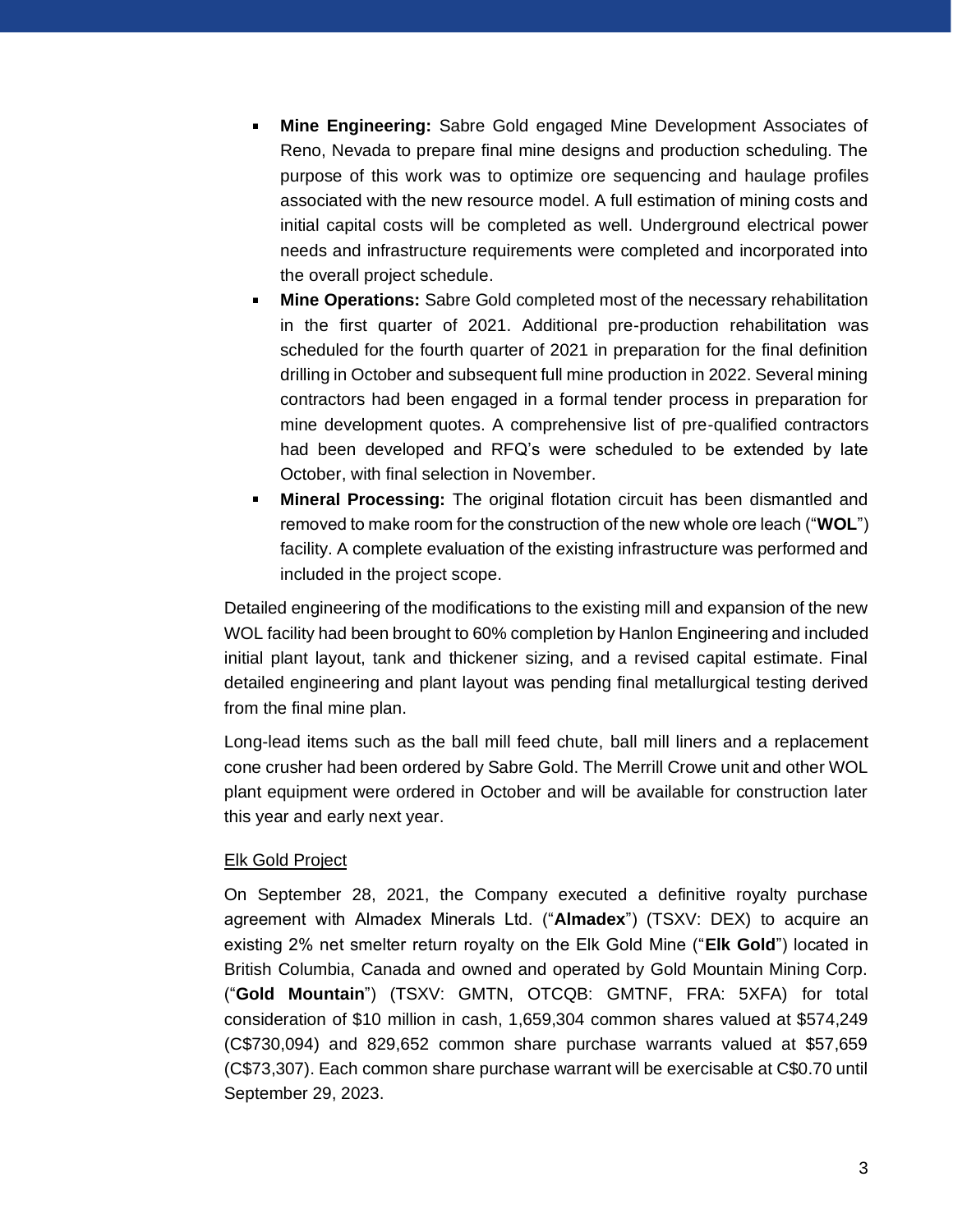On November 9, 2021, Gold Mountain announced that it had mined the first significant mineralized material at Elk Gold. Gold Mountain exposed its 1100 vein system located on the footwall of historic pit 2, and will now crush, weigh and assay the material prior to sending it to its ore purchase partner, New Gold Inc. ("**New Gold**") (TSX, NYSE American: NGD), to be processed at New Gold's New Afton processing plant.

#### Elizabeth Metis Settlement Forest Carbon Offset Project

On July 23, 2021, the Company executed a definitive royalty purchase agreement and gross revenue royalty agreement with Elizabeth Metis Settlement ("**EMS**") to acquire a 13.5% gross revenue royalty on EMS' revenue share from the creation and sale of emission reduction benefits (including carbon offset credits and emission reduction credits) from forested lands located in EMS in Alberta, Canada for a total consideration of \$238,569 (C\$300,000) in cash.

## **CONTACT INFORMATION**

For more information, please visit our website at **starroyalties.com** or contact:

| Alex Pernin, P.Geo.                         |  |
|---------------------------------------------|--|
| <b>Chief Executive Officer and Director</b> |  |
| apernin@starroyalties.com                   |  |
| +1 647 801 3549                             |  |

Peter Bures Chief Business Development Officer pbures@starroyalties.com +1 437 997 8088

#### **ABOUT STAR ROYALTIES LTD.**

Star Royalties Ltd. is a precious metals and green royalty and streaming investment company. The Company created the world's first carbon negative gold royalty platform and offers investors gold exposure with an increasingly negative carbon footprint. The Company's objective is to provide wealth creation through accretive transaction structuring and asset life extension with superior alignment to both counterparties and shareholders.

#### CAUTIONARY NOTE REGARDING FORWARD-LOOKING INFORMATION

Certain statements in this news release may constitute "forward-looking statements", including those regarding future market conditions for metals and minerals. Forward-looking statements are statements that address or discuss activities, events or developments that the Company expects or anticipates may occur in the future which include but are not limited to statements relating to the further expansion of gold mineralized zones at Arizona Gold, the execution on opportunities within the Star Royalties pipeline, potential for re-rating catalysts, deployment of IPO funds, and the pursuit of a pipeline of additional green investments and precious metals investments. When used in this news release, words such as "estimates", "expects", "plans", "anticipates", "will", "believes", "intends" "should", "could", "may" and other similar terminology are intended to identify such forward-looking statements. Forward-looking statements are made based upon certain assumptions and other important factors that, if untrue, could cause the actual results, performances or achievements of Star Royalties to be materially different from future results, performances or achievements expressed or implied by such statements. Forward-looking statements